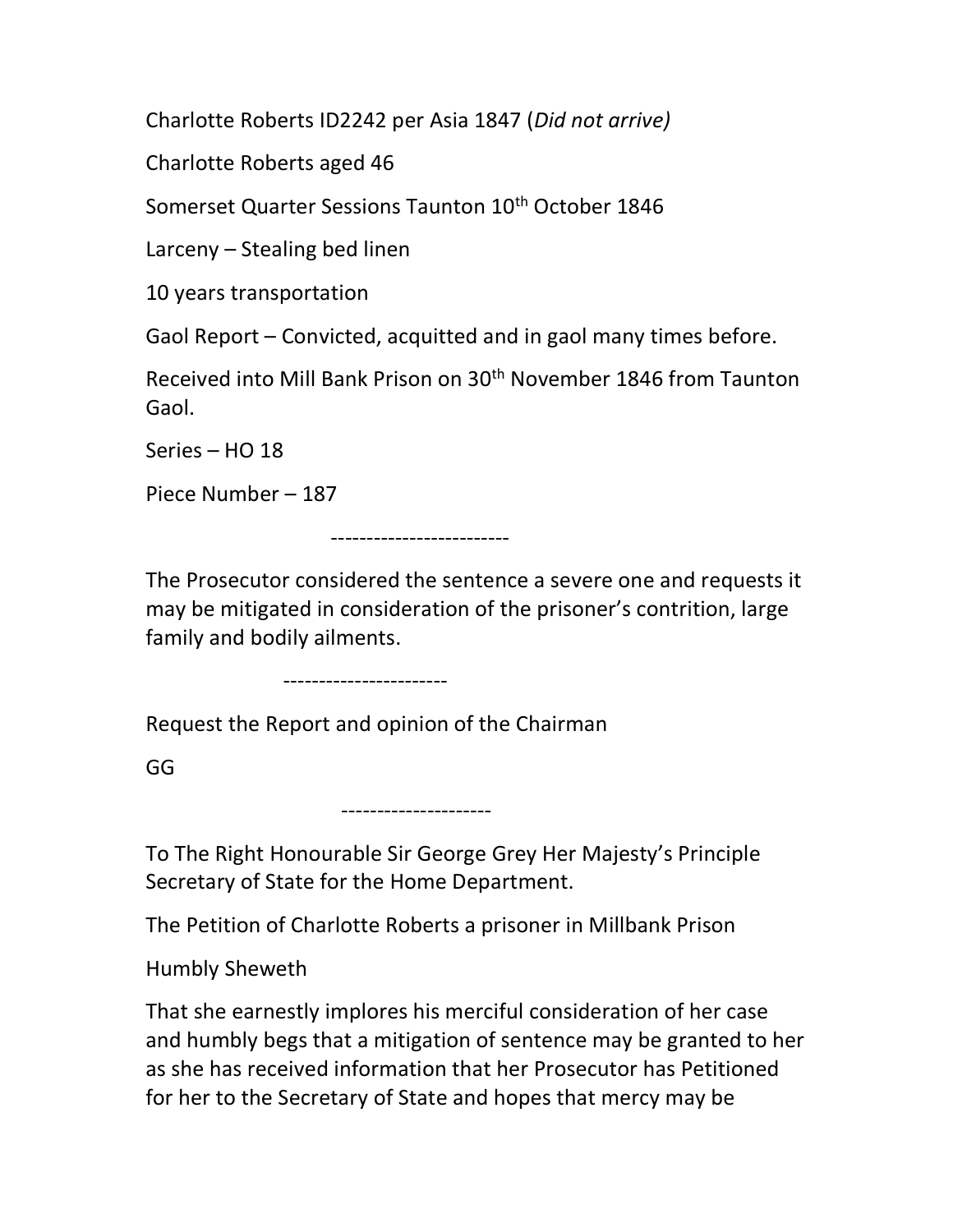bestowed and that she may be allowed to remain in this country having a family of six children and her husband unable to get sufficient employment to support them and can positively declare that though the property which she is accused of stealing was found in her house yet it was given her to take home and wash and would have been returned to its owner, should he listen to her prayer her future conduct shall be such as to  $\lceil \cdot \cdot \rceil$  her not unworthy of the kindness she may receive.

Charlotte Roberts.

-----------------------------------

The Chairman of the Quarter Sessions (Mr Wells MP ) sends the evidence and states that he can recommend NO mitigation of the prisoner's sentence.

----------------------------

Langport

10th November 1846

Sir

In the last month of October at the Taunton Quarter Sessions, Charlotte Roberts was convicted of felony and (evidence of previous convictions having been given ) I believe was sentenced to 10 years transportation.

Although not at Taunton, I had consented to become Principle Prosecutor to promote the ends of Justice. The sentence however seems severe (although I must acknowledge at the same perfect confidence in the excellent Magistrates who committed and convicted) and I am therefore induced, on the repentant and earnest solicitations of the prisoner to state that she is a married woman, elderly in constitution if not in years of exceedingly defective vision and having a husband and 6 children whom if the full sentence be carried out it is but too probable she may never see again in this world.